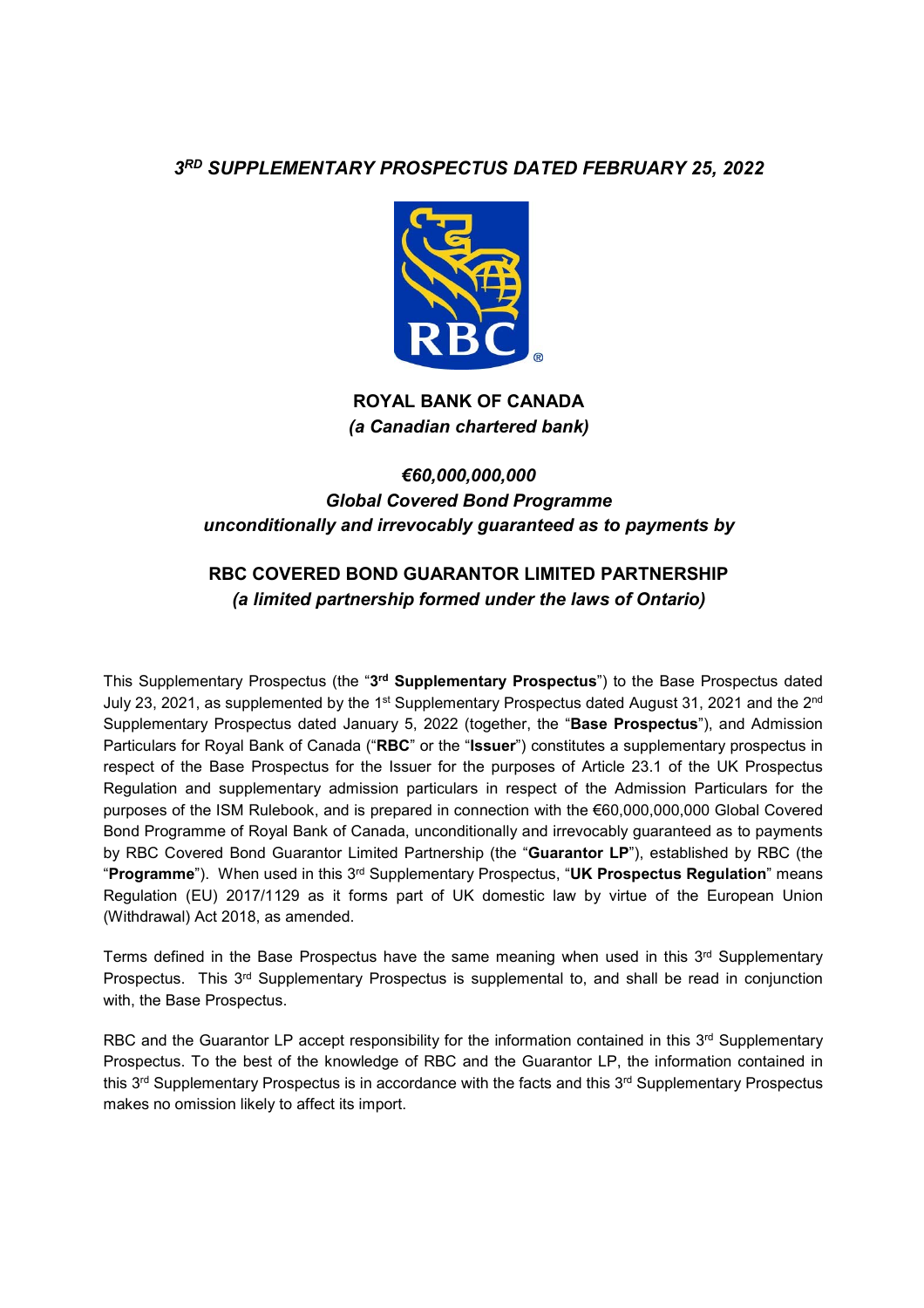The purpose of this 3<sup>rd</sup> Supplementary Prospectus is to (a) incorporate by reference in the Base Prospectus the Issuer's unaudited interim condensed consolidated financial statements (the "**First Quarter 2022 Unaudited Interim Condensed Consolidated Financial Statements**"), together with Management's Discussion and Analysis (the "**First Quarter 2022 MD&A**"), for the three-month period ended January 31, 2022 set out in the Issuer's First Quarter 2022 Report to Shareholders (the "**First Quarter 2022 Report to Shareholders**"); (b) incorporate by reference in the Base Prospectus the Investor Report for the calculation date of January 31, 2022 (the "**Investor Report**"); (c) update the Issuer's ratings disclosure in light of the recent ratings by Moody's Investors Service, Inc. ("**Moody's USA**"); (d) include an updated statement in respect of no significant change in the Base Prospectus; and (e) update paragraph 3 of the section entitled "General Information and Recent Developments" in the Base Prospectus regarding governmental, legal or arbitration proceedings which may have, or have had, a significant effect on the financial position or profitability of the Issuer or of the Issuer and its subsidiaries taken as a whole.

To the extent that there is any inconsistency between (a) any statement in this  $3<sup>rd</sup>$  Supplementary Prospectus or any statement incorporated by reference into the Base Prospectus by this 3<sup>rd</sup> Supplementary Prospectus; and (b) any other statement in, or incorporated by reference in, the Base Prospectus, the statements referenced in (a) above will prevail.

Save as disclosed in this 3<sup>rd</sup> Supplementary Prospectus or in the First Quarter 2022 Report to Shareholders incorporated by reference in the Base Prospectus by virtue of this  $3<sup>rd</sup>$  Supplementary Prospectus, no significant new factor, material mistake or material inaccuracy relating to the information included in the Base Prospectus which may affect the assessment of Covered Bonds issued under the Programme has arisen or been noted, as the case may be, since approval by the Financial Conduct Authority (the "**FCA**") of the 2nd Supplementary Prospectus dated January 5, 2022.

### **DOCUMENTS INCORPORATED BY REFERENCE**

The First Quarter 2022 Unaudited Interim Condensed Consolidated Financial Statements, together with the First Quarter 2022 MD&A, set out on pages 2 through 71 (excluding page 48) of the First Quarter 2022 Report to Shareholders are, by virtue of this 3<sup>rd</sup> Supplementary Prospectus, incorporated in, and form part of, the Base Prospectus. The remainder of the First Quarter 2022 Report to Shareholders is either covered elsewhere in the Base Prospectus or is not relevant for investors. The Investor Report is, by virtue of this  $3<sup>rd</sup>$  Supplementary Prospectus, incorporated in, and forms part of, the Base Prospectus.

The First Quarter 2022 Report to Shareholders, which includes the First Quarter 2022 Unaudited Interim Condensed Consolidated Financial Statements and First Quarter 2022 MD&A, and the Investor Report are each available for viewing at:

> First Quarter 2022 Report to Shareholders *https://www.rbc.com/investor-relations/\_assets-custom/pdf/2022q1\_report.pdf*

Investor Report for the calculation date of January 31, 2022 *https://www.rbc.com/investor-relations/\_assets-custom/pdf/20220131\_cb\_report.pdf*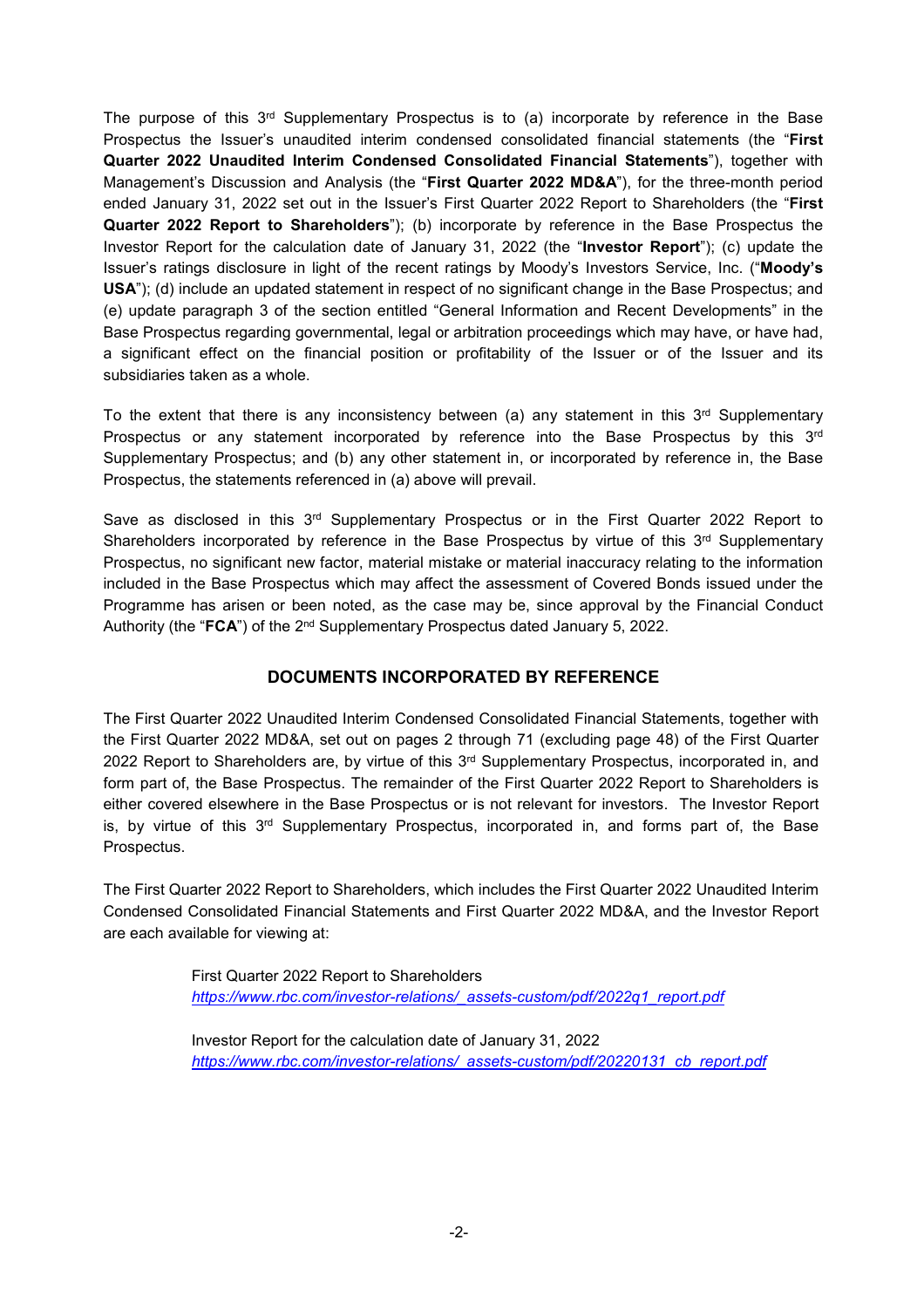The First Quarter 2022 Report to Shareholders, which includes the First Quarter 2022 Unaudited Interim Condensed Consolidated Financial Statements and First Quarter 2022 MD&A, and the Investor Report have been filed with the National Storage Mechanism and are available for viewing at *https://data.fca.org.uk/#/nsm/nationalstoragemechanism,* and have been announced via the Regulatory News Service operated by the London Stock Exchange.

For the avoidance of doubt, any document incorporated by reference in the First Quarter 2022 Report to Shareholders, including the First Quarter 2022 Unaudited Interim Condensed Consolidated Financial Statements or the First Quarter 2022 MD&A, and the Investor Report shall not form part of this 3rd Supplementary Prospectus for the purposes of the UK Prospectus Regulation, or the ISM Rulebook except where such information or other documents are specifically incorporated by reference in or attached to this 3rd Supplementary Prospectus.

Copies of this 3rd Supplementary Prospectus, the Base Prospectus and the documents incorporated by reference in either of these can be (i) viewed on the Issuer's website maintained in respect of the Programme at *http://www.rbc.com/investorrelations/fixed\_income/covered-bonds-terms.html*; (ii) obtained on written request and without charge from the Issuer at 20th Floor, 200 Bay Street, Toronto, Ontario, Canada M5J 2J5, Attention: Senior Vice President, Wholesale Finance and Investor Relations and from the office of the Issuing and Paying Agent, The Bank of New York Mellon, London Branch, One Canada Square, London E14 5AL, England, Attention: Manager, EMEA Corporate & Sovereign Department or at the offices of any other Paying Agent at the addresses specified at the end of the Base Prospectus; and (iii) viewed on the website of the Regulatory News Service operated by the London Stock Exchange at *http://www.londonstockexchange.com/exchange/news/market-news/market-newshome.html* under the name of the Issuer and the headline "Publication of Prospectus". Copies of the Issuer's periodic financial reporting can also be viewed by accessing the Issuer's disclosure documents through the Internet (i) on the Canadian System for Electronic Document Analysis and Retrieval at *http://www.SEDAR.com* (an internet based securities regulatory filing system), or (ii) at the SEC's website at *http://www.sec.gov*. Any websites included in this 3<sup>rd</sup> Supplementary Prospectus other than in respect of the information incorporated by reference are for information purposes only and do not form part of this 3<sup>rd</sup> Supplementary Prospectus or the Base Prospectus and the FCA has neither scrutinised or approved the information contained therein.

#### **ISSUER RATINGS**

On January 27, 2022, Moody's USA announced that it has upgraded the Issuer's legacy senior longterm debt rating to Aa1 from Aa2 and its senior debt rating from A2 to A1. It also announced that the Issuer's short-term senior debt rating of P-1 was affirmed, that its subordinated debt and NVCC subordinated debt ratings were upgraded from Baa1 and Baa1(hyb) to A3 and A3(hyb), respectively, and that its preferred shares and NVCC preferred shares were upgraded to Baa2 and Baa2(hyb) from Baa3 and Baa3(hyb), respectively. By virtue of this 3<sup>rd</sup> Supplementary Prospectus, the ratings table on page 29 of the Issuer's Registration Document dated July 21, 2021 incorporated in the Base Prospectus by reference is deemed to be amended accordingly to reflect these changes.

Moody's USA is not established in the European Union or in the United Kingdom. However, ratings issued by Moody's USA are endorsed by Moody's Deutschland GmbH under Regulation (EC) No. 1060/2009, as amended, and Moody's Investors Service Limited, in accordance with Regulation (EC) No. 1060/2009 (as amended) as it forms part of domestic law of the UK by virtue of the European Union (Withdrawal) Act 2018, as amended.